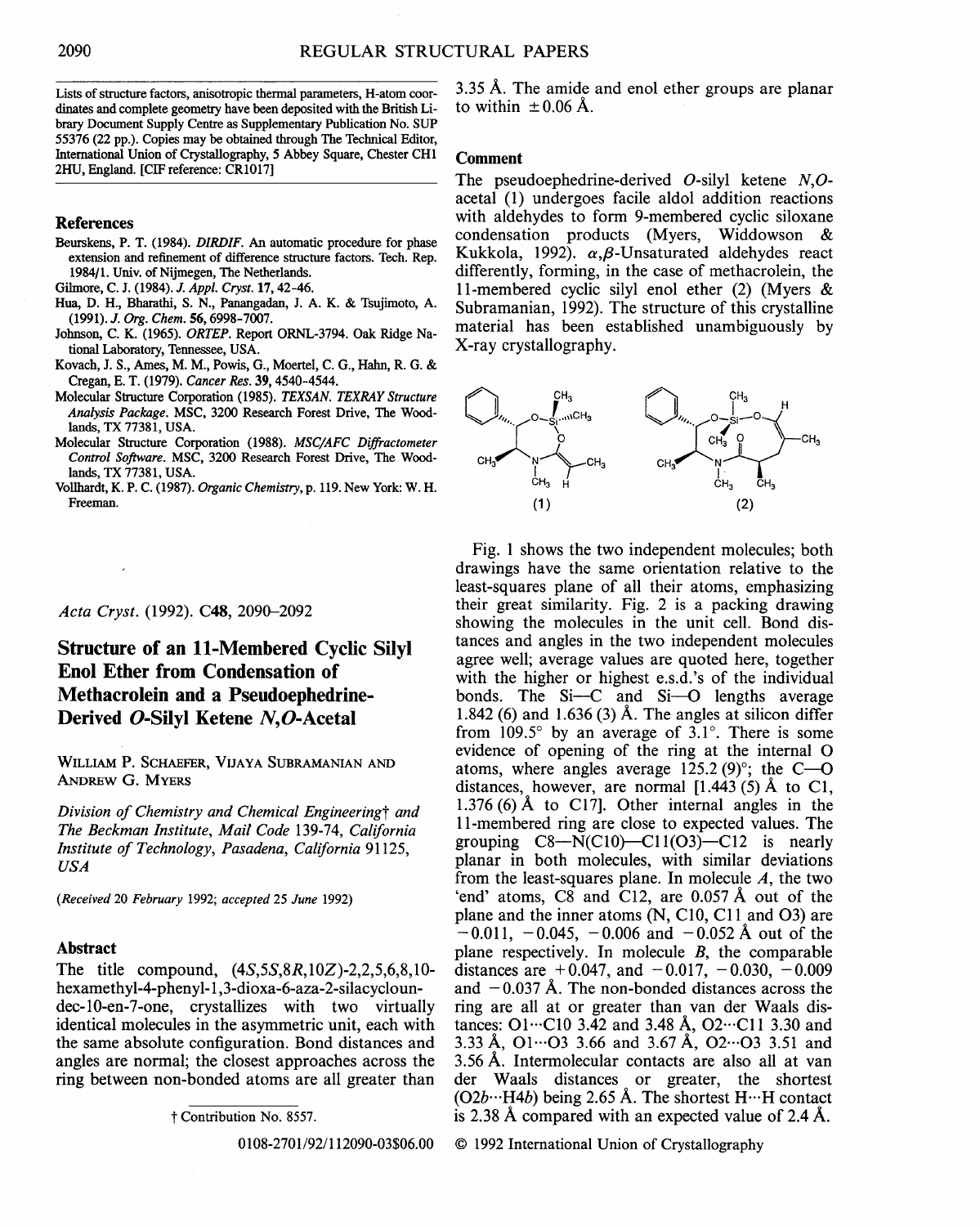

Fig. 1. An *ORTEP* drawing of molecules *A* (top) and *B* (bottom) with 50% probability ellipsoids showing the numbering system for the non-H atoms. H atoms are shown as spheres of arbitrary small diameter.



Fig. 2. An *ORTEP* projection of the contents of one unit cell onto the  $bc$  plane (one unit cell outlined). The molecules  $A$  and  $B$  are so indicated; H atoms are not shown. The b axis is horizontal.

## **Experimental**

| Crystal data         |                               |
|----------------------|-------------------------------|
| $C_{19}H_{29}NO_3Si$ | $D_r = 1.13$                  |
| $M_r = 347.53$       | Mo $K\alpha$ rad              |
| Monoclinic           | $\lambda = 0.7107$            |
| $P2_1$               | Cell param                    |
| $a = 6.562$ (4) Å    | reflection                    |
| $b = 20.473$ (11) Å  | $\theta$ = 14-16 <sup>'</sup> |
| $c = 15.202$ (6) Å   | $\mu = 0.125$                 |
| $\beta$ = 94.73°     | $T = 293 K$                   |
|                      |                               |

 $D_x = 1.13$  Mg m<sup>-3</sup>  $M$ o K $\alpha$  radiation  $\lambda = 0.71073 \text{ Å}$ Cell parameters from 25 reflections  $\theta = 14 - 16^{\circ}$  $\mu$  = 0.125 mm<sup>-1</sup>

 $V = 2035.3$  (18)  $\AA^3$ *Z=4* 

| Data collection              |
|------------------------------|
| Enraf-Nonius CAD-4           |
| diffractometer               |
| $\omega$ scans               |
| Absorption correction:       |
| none.                        |
| 7473 measured reflections    |
| 3685 independent reflections |
| 3685 observed reflections    |
| $R_{\text{int}} = 0.026$     |

#### *Refinement*

| Refinement on $F^2$               | H-atom parameters not re-                                     |
|-----------------------------------|---------------------------------------------------------------|
| Final $R = 0.043$ for $F_o^2 > 0$ | fined                                                         |
| Final $R = 0.034$ for             | $w = 1/[\sigma^2(F_o^2)+(0.014I)^2]$                          |
| $F_o^2 > 3\sigma(F_o^2)$          | $(\Delta/\sigma)_{\text{max}} = 0.01$                         |
| $wR = 0.05$                       | $\Delta \rho_{\text{max}} = 0.19 \text{ e A}^{-3}$            |
| $S = 1.72$                        | $\Delta \rho_{\text{min}} = -0.19 \text{ e } \text{\AA}^{-3}$ |
| 3685 reflections                  | Atomic scattering factors                                     |
| 432 parameters                    | from Cromer & Waber                                           |
|                                   | (1974), Cromer (1974)                                         |

Table 1. *Fractional atomic coordinates and equivalent isotropic thermal parameters*  $(\AA^2)$ 

| $U_{\text{eq}} = \frac{1}{3} \sum_i \sum_j U_{ij} a_i^* a_j^* a_i \cdot a_j.$ |              |            |              |                             |
|-------------------------------------------------------------------------------|--------------|------------|--------------|-----------------------------|
|                                                                               | x            | y          | z            | $U_{\mathbf{e} \mathbf{q}}$ |
| Sia                                                                           | 0.8192(2)    | 0.5709     | 0.2286(1)    | 0.0480(2)                   |
| 01a                                                                           | 0.8906(3)    | 0.6384(1)  | 0.1832(2)    | 0.0479(6)                   |
| O2a                                                                           | 0.8445(4)    | 0.5084(1)  | 0.1626(2)    | 0.0506(6)                   |
| Cla                                                                           | 0.7693(5)    | 0.6772(2)  | 0.1200(2)    | 0.0432(8)                   |
| C2a                                                                           | 0.7234(6)    | 0.7420(2)  | 0.1616(2)    | 0.0521(9)                   |
| СЗа                                                                           | 0.8751(7)    | 0.7767(2)  | 0.2091(3)    | 0.0728(12)                  |
| C4a                                                                           | 0.8357 (10)  | 0.8370(3)  | 0.2444(4)    | 0.0998(17)                  |
| C5a                                                                           | 0.6416(12)   | 0.8636(3)  | 0.2314(4)    | 0.1039(19)                  |
| Сба                                                                           | 0.4920(9)    | 0.8302(3)  | 0.1847(4)    | 0.1000(17)                  |
| C7a                                                                           | 0.5299(7)    | 0.7698(2)  | 0.1495(3)    | 0.0762(13)                  |
| C8a                                                                           | 0.8889(5)    | 0.6864(2)  | 0.0381(2)    | 0.0447(8)                   |
| C9a                                                                           | 0.7724(6)    | 0.7268(2)  | $-0.0332(2)$ | 0.0622(10)                  |
| Na                                                                            | 0.9627(4)    | 0.6244(1)  | 0.0035(2)    | 0.0392(6)                   |
| C10a                                                                          | 1.1854(5)    | 0.6178(2)  | 0.0095(2)    | 0.0522(9)                   |
| C11a                                                                          | 0.8283(5)    | 0.5798(2)  | $-0.0321(2)$ | 0.0414(8)                   |
| O3a                                                                           | 0.6415(3)    | 0.5879(1)  | $-0.0300(2)$ | 0.0586(7)                   |
| C12a                                                                          | 0.9030(5)    | 0.5187(2)  | $-0.0757(2)$ | 0.0434(8)                   |
| C13a                                                                          | 0.7700(6)    | 0.5051(2)  | $-0.1603(3)$ | 0.0609(10)                  |
| C14a                                                                          | 0.8975(6)    | 0.4602(2)  | $-0.0114(3)$ | 0.0546(10)                  |
| C15a                                                                          | 1.0609(6)    | 0.4611(2)  | 0.0626(3)    | 0.0523(10)                  |
| C16a                                                                          | 1.2705(7)    | 0.4359 (2) | 0.0445(3)    | 0.0811(13)                  |
| C17a                                                                          | 1.0295(6)    | 0.4844(2)  | 0.1412(3)    | 0.0533(10)                  |
| C18a                                                                          | 0.5445(6)    | 0.5720(2)  | 0.2467(3)    | 0.0799(12)                  |
| C19a                                                                          | 0.9895(7)    | 0.5606(2)  | 0.3304(3)    | 0.0705(11)                  |
| Sib                                                                           | 0.1939(1)    | 0.7299(1)  | 0.4965(1)    | 0.0421(2)                   |
| O1b                                                                           | 0.2820(3)    | 0.6653(1)  | 0.5499(1)    | 0.0423(5)                   |
| O2b                                                                           | 0.2422(3)    | 0.7965(1)  | 0.5547(2)    | 0.0492(6)                   |
| C1b                                                                           | 0.1829(4)    | 0.6315(2)  | 0.6176(2)    | 0.0371(7)                   |
| C2b                                                                           | 0.1220(5)    | 0.5642(2)  | 0.5847(2)    | 0.0417(7)                   |
| C3b                                                                           | 0.2651(6)    | 0.5238(2)  | 0.5515(3)    | 0.0611(10)                  |
| C4b                                                                           | 0.2135(8)    | 0.4604(2)  | 0.5254(3)    | 0.0773(13)                  |
| C5b                                                                           | 0.0176(9)    | 0.4381(2)  | 0.5319(3)    | 0.0833(16)                  |
| C6b                                                                           | $-0.1246(8)$ | 0.4777(2)  | 0.5634(4)    | 0.0882(15)                  |
| C1b                                                                           | $-0.0724(6)$ | 0.5405(2)  | 0.5903(3)    | 0.0675(11)                  |
| C8b                                                                           | 0.3321(4)    | 0.6274(2)  | 0.7002(2)    | 0.0387(7)                   |
| C9b                                                                           | 0.2464(6)    | 0.5896(2)  | 0.7750(2)    | 0.0546(9)                   |
| Nb                                                                            | 0.4128(3)    | 0.6916(1)  | 0.7301(2)    | 0.0358(6)                   |
| C10b                                                                          | 0.6341(5)    | 0.6988(2)  | 0.7282(2)    | 0.0451(8)                   |
| C11b                                                                          | 0.2842(5)    | 0.7366(2)  | 0.7591(2)    | 0.0406(7)                   |
| O3b                                                                           | 0.0980(3)    | 0.7267(1)  | 0.7558(2)    | 0.0591(7)                   |

 $0.65 \times 0.35 \times 0.18$  mm

3 standard reflections frequency: 150 min intensity variation: slight

linear decay

 $\theta_{\text{max}} = 25^{\circ}$  $h = -7 \rightarrow 7$  $k = -24 \rightarrow 24$  $l = 0 \rightarrow 18$